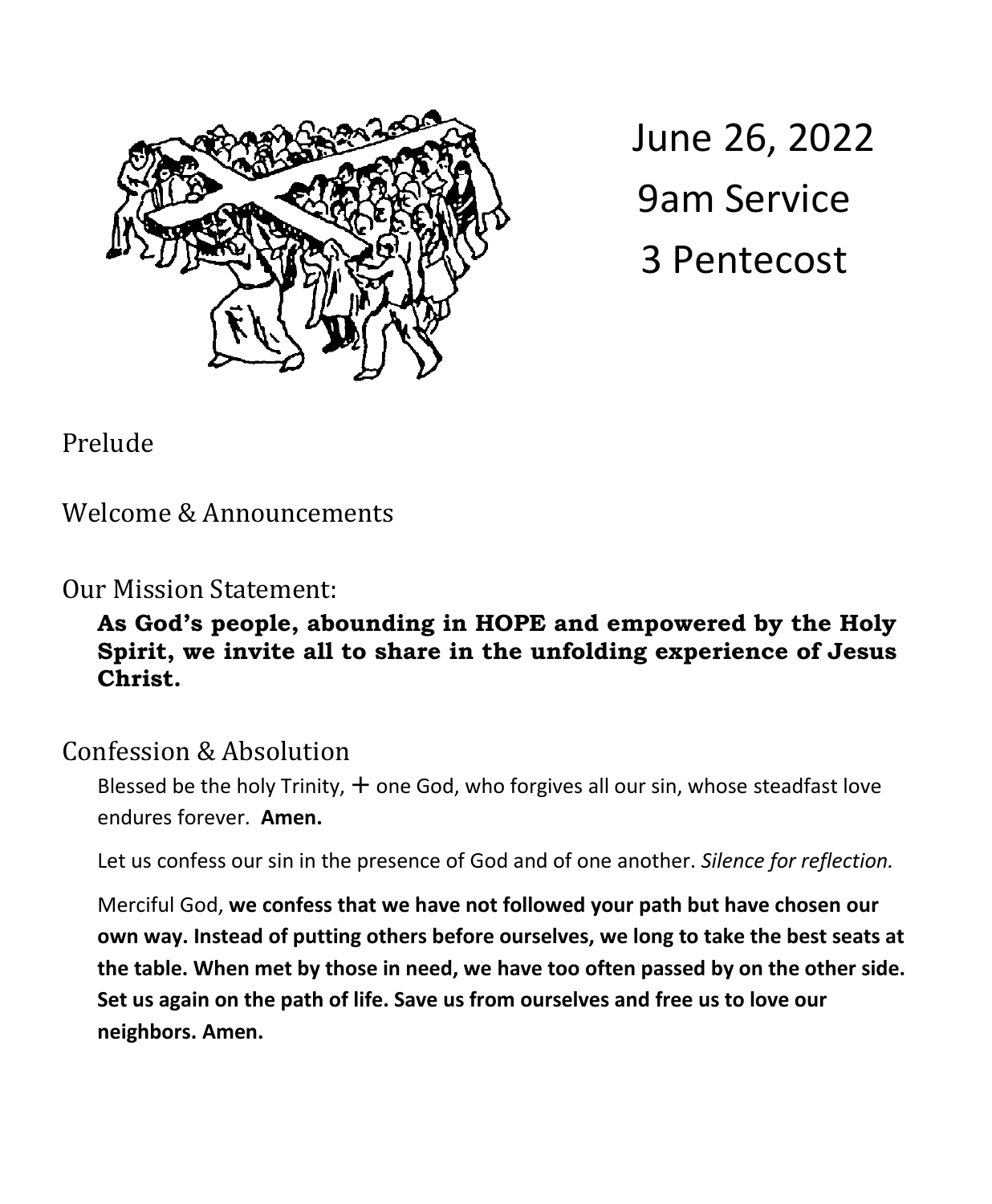Hear the good news! God does not deal with us according to our sins but delights in granting pardon and mercy. In the name of  $+$  Jesus Christ, your sins are forgiven. You are free to love as God loves. **Amen.**

#### Opening Hymn Stand in the Congregation

- 1. I will stand in the congregation and I will exalt you; I will stand in the congregation and I will exalt you. Let the children of your salvation lift their praises too! Hallelujah!
- 2. I will stand in the congregation and I will praise your name; I will stand in the congregation and I will praise your name; With your people in ev'ry nation I will shout this praise! Hallelujah!
- 3. We will join as a congregation and we will exalt you; we will join as a congregation and we will exalt you. We will sing as all creation lifts the song anew! Hallelujah! Hallelujah! Hallelujah! Hallelujah! Let the children of your salvation lift their praises too! Hallelujah!

#### Greeting

The grace of our Lord Jesus Christ, the love of God and the communion of the Holy Spirit be with you all. **And also with you.**

## Hymn of Praise 10,000 Reasons

#### *Refrain:*

Bless the Lord, O my soul, O my soul; worship his holy name. Sing like never before; O my soul; I'll worship your holy name.

- 1. The sun comes up, it's a new day dawning, It's time to sing your song again. Whatever may pass, and whatever lies before me, let me be singing when the evening comes. *Refrain*
- 2. You're rich in love and you're slow to anger. Your name is great and your heart is kind.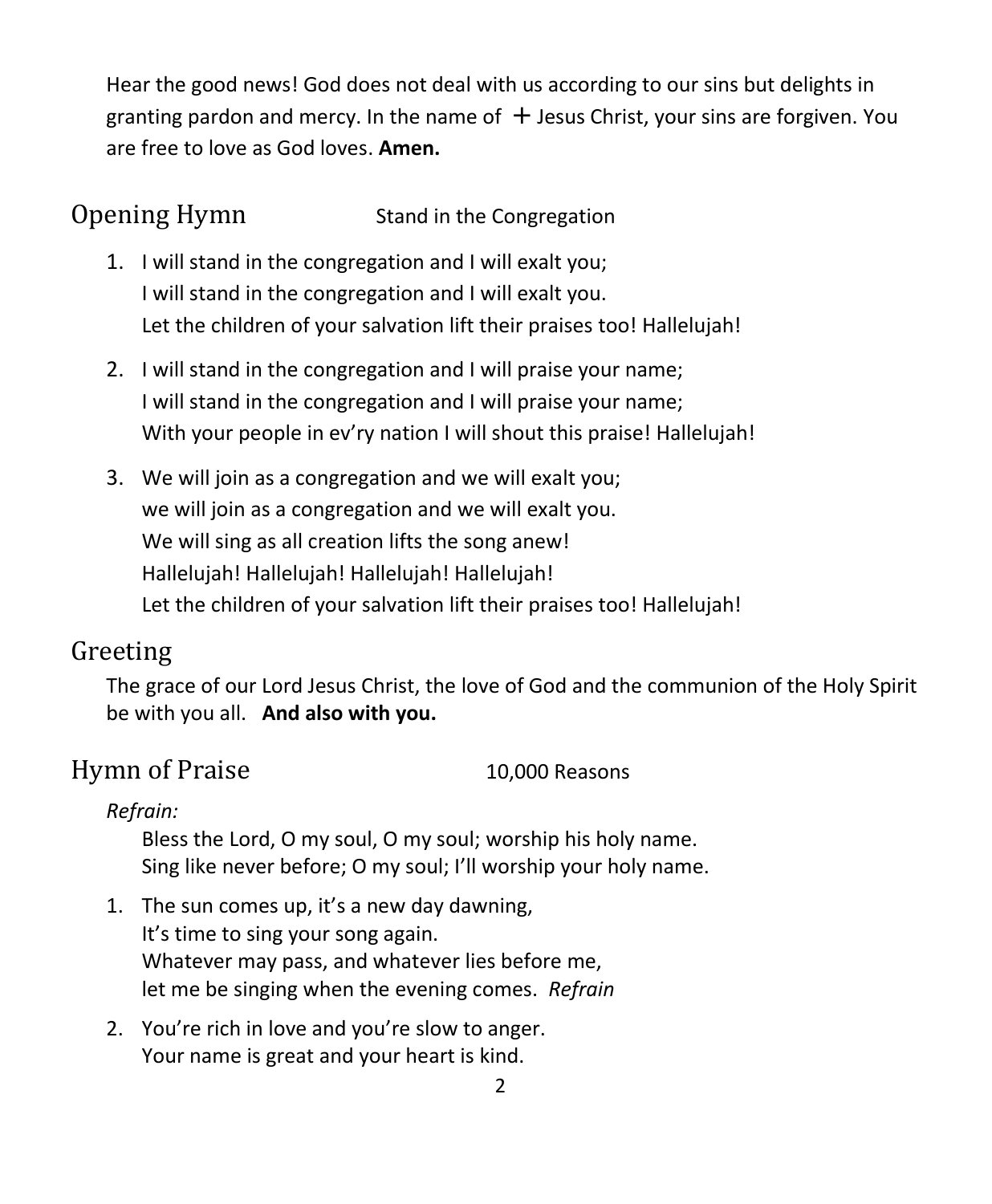3 **Sovereign God, ruler of all hearts, you call us to obey you, and you favor us with true freedom. Keep us faithful to the ways of your Son, that, leaving behind all that hinders us, we may steadfastly follow your paths, through Jesus Christ, our Savior and Lord. Amen.** Special Music "Lord, Listen to Your Children Praying" Praise Team Word First Reading Galatians 5:1, 13-25 *When the reading is completed, please respond:* The Word of our Lord. **Thanks be to God.** Children's Time "I Will, But…" Gospel Acclamation #512 Lord, let my heart be good soil, open to the seed of your word. Lord, let my heart be good soil, where love can grow and peace is understood. When my heart is hard, break the stone away. When my heart is cold, warm it with the day.

For all your goodness, I will keep on singing; ten thousand reasons for my heart to find. *Refrain*

3. And on that day, when my strength is failing, the end draws near, and my time has come; still, my soul will sing your praise unending ten thousand years and then forever more! *Refrain*

*Final Ending:*

Bless the Lord, O my soul, O my soul; worship his holy name. Sing like never before; O my soul; I'll worship your holy name, worship your holy name, we will worship your holy name.

#### Prayer of the Day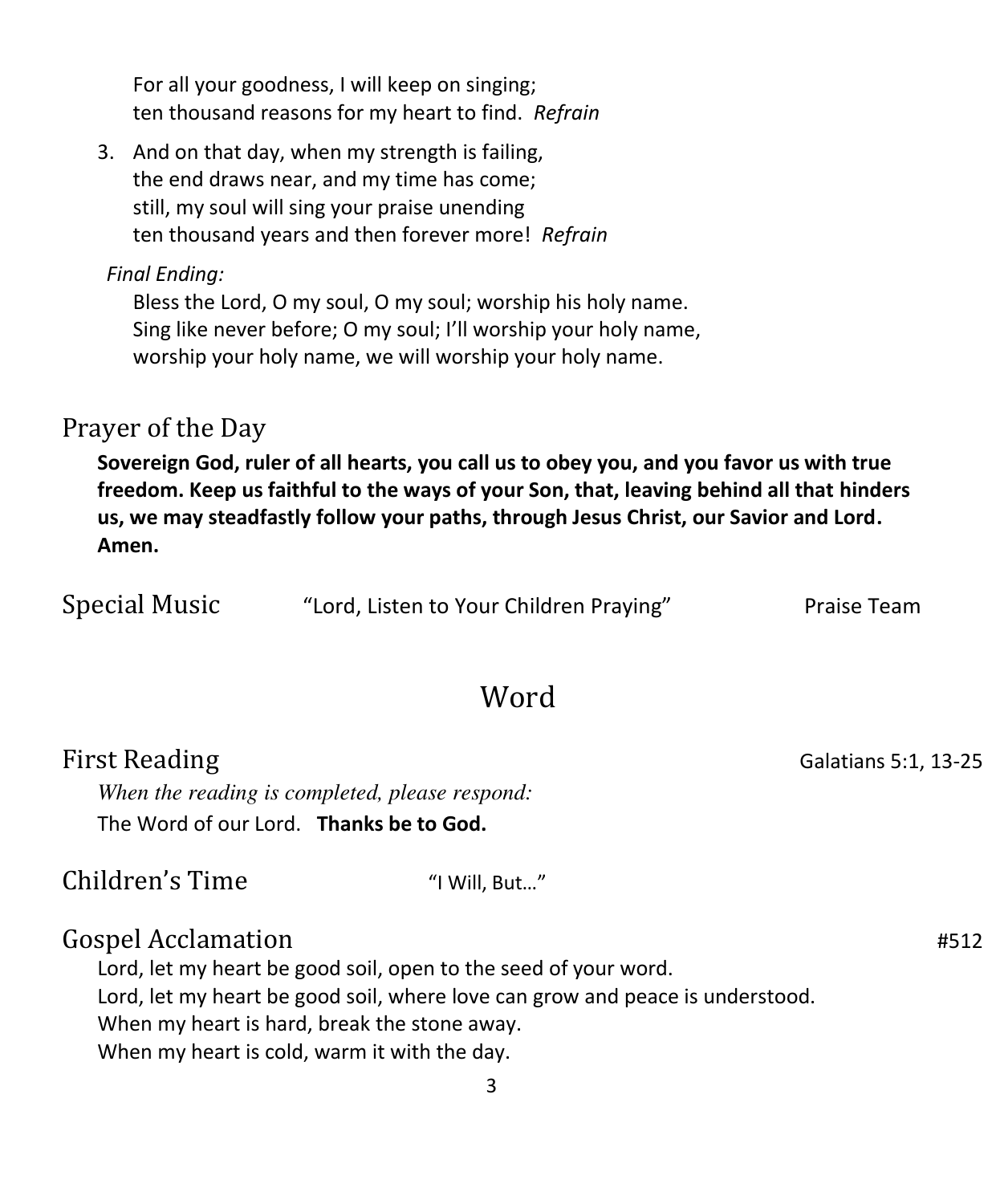When my heart is lost, lead me on your way. Lord, let my heart, Lord, let my heart, Lord, let my heart be good soil. Gospel Reading Luke 9:51-62 *When the reading is completed, please respond:*  The Gospel of our Lord. **Thanks be to God.**  Sermon Not Part of Jesus' Agenda Hymn of the Day Will You Come and Follow Me 1. "Will you come and follow me if I but call your name? Will you go where you don't know and never be the same? Will you let my love be shown, will you let my name be known, will you let my life be grown in you and you in me?" 2. "Will you leave yourself behind if I but call your name? Will you care for cruel and kind and never be the same? Will you risk the hostile stare, should your life attract or scare? Will you let me answer pray'r in you and you in me?" 3. "Will you let the blinded see if I but call your name? Will you set the pris'ners free and never be the same? Will you kiss the leper clean, and do such as this unseen, and admit to what I mean in you and you in me?" 4. "Will you love the you you hide if I but call your name? Will you quell the fear inside and never be the same? Will you use the faith you've found to reshape the world around, through my sight and touch and sound in you and you in me?" 5. Lord, your summons echoes true when you but call my name. Let me turn and follow you and never be the same. In your company I'll go where your love and footsteps show. Thus I'll move and live and grown in you and you in me.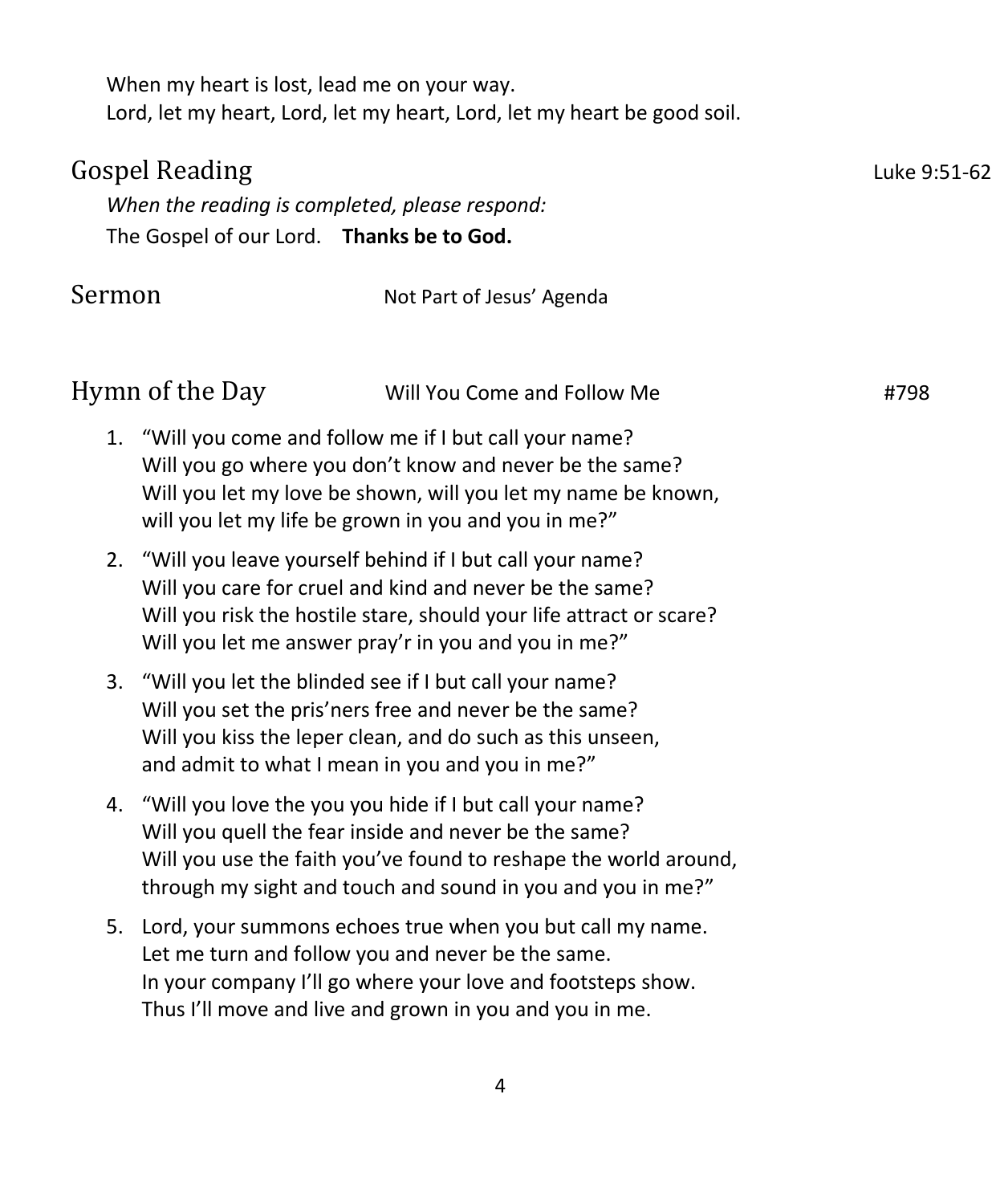## Apostles' Creed

**I believe in God the Father almighty, creator of heaven and earth. I believe in Jesus Christ, God's only Son, our Lord, who was conceived by the Holy Spirit, born of the virgin Mary, suffered under Pontius Pilate, was crucified, died and was buried; he descended to the dead. On the third day he rose again; he ascended into heaven and is seated at the right hand of the Father, and he will come again to judge the living and the dead. I believe in the Holy Spirit, the holy catholic church, the communion of saints, the forgiveness of sins, the resurrection of the body, and life everlasting. Amen.**

#### Sharing God's Peace

The peace of the Lord be with you all. **And also with you.** 

## Prayers for the People

Prayer Petitions will end with "Lord in Your Mercy" Prayer response is **"Hear Our Prayer"**

Offertory We Are an Offering **EXECUTE:** #692

We lift our voices, we lift our hands, we lift our lives up to you: we are an offering.

Lord, use our voices, Lord use our hands,

Lord, use our lives, they are yours: we are an offering.

All that we have, all that we are, all that we hope to be, we give to you, we give to you.

We lift our voices, we lift our hands, we lift our lives up to you:

we are an offering, we are an offering.

## Offertory Prayer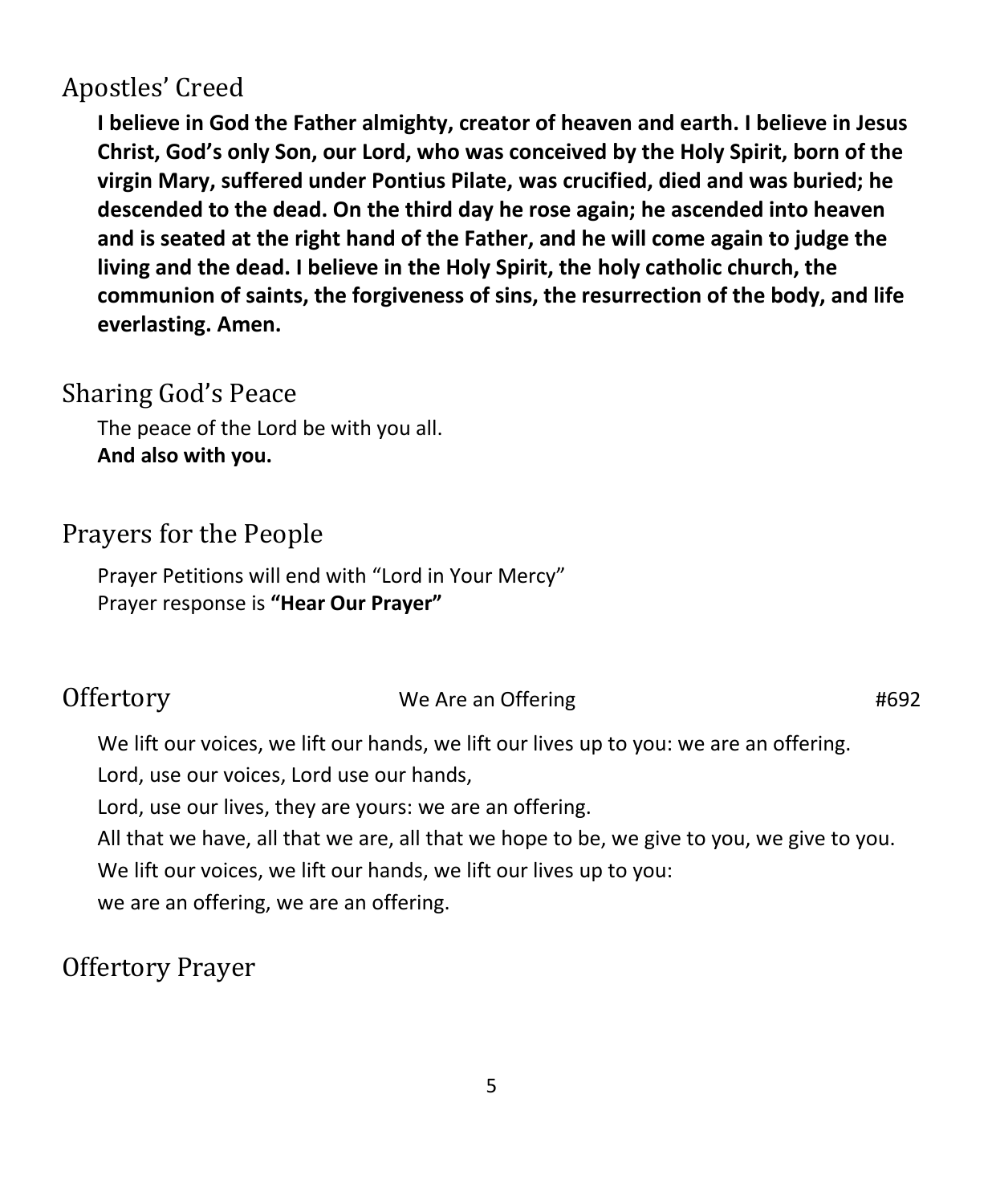# Meal

#### Great Thanksgiving

The Lord be with you. **And also with you.**

Lift up your hearts. **We lift them up to the Lord.**

Let us give thanks to the Lord our God. **It is right to give God thanks and praise.**

## Words of Institution

## The Lord's Prayer

**Our Father, who art in heaven, hallowed be thy name, thy kingdom come, thy will be done on earth, as it is in heaven. Give us this day our daily bread; and forgive us our trespasses, as we forgive those who trespass against us; and lead us not into temptation, but deliver us from evil. For thine is the kingdom, and the power, and the glory, forever and ever. Amen.** 

#### Invitation to Communion and Distribution

*All are welcome to receive the sacrament. If you are unable to handle the elements, require gluten free, or would prefer grape juice, please tell the server. If you are unable to come forward, please inform an usher and you will be served in your pew.* 

## Distribution Music Lamb of God

- 1. Your only Son, no sin to hide; but you have sent him from your side to walk upon this guilty sod and to become the Lamb of God. O Lamb of God, sweet Lamb of God, I love the holy Lamb of God. O wash me in your precious blood, my Jesus Christ, the Lamb of God.
- 2. Your gift of love we crucified. We laughed and scorned him as he died. The humble King we named a fraud and sacrificed the Lamb of God. O Lamb of God, sweet Lamb of God, I love the holy Lamb of God. O wash me in your precious blood, my Jesus Christ, the Lamb of God.
- 3. I was so lost I should have died; but you have brought me to your side to be led by your staff and rod and to be called a lamb of God.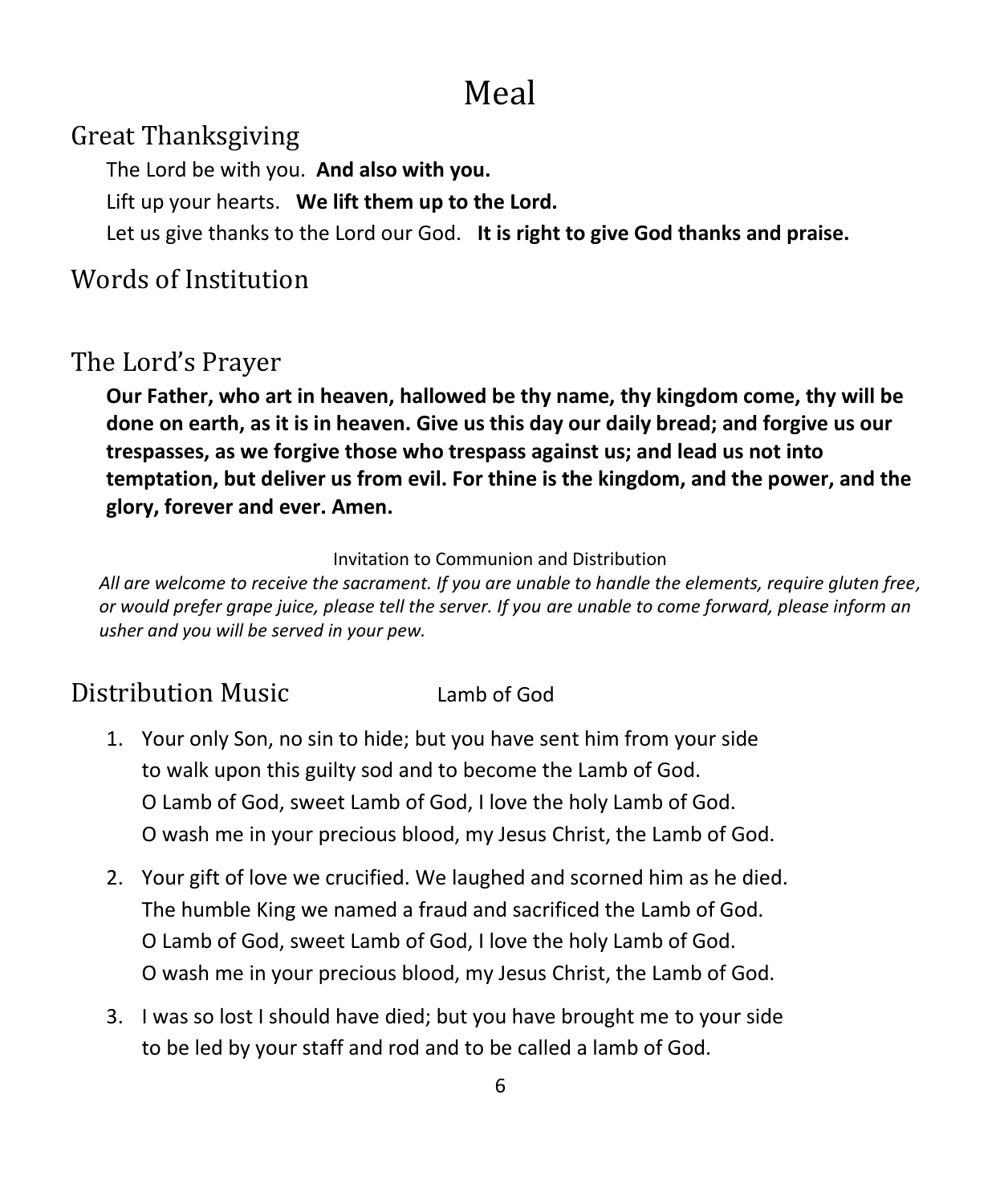O Lamb of God, sweet Lamb of God, I love the holy Lamb of God.

O wash me in your precious blood, 'til I am just a lamb of God.

#### *Ending:*

O Lamb of God, sweet Lamb of God, I love the holy Lamb of God.

O wash me in your precious blood, my Jesus Christ, the Lamb of God.

#### We Eat the Bread of Teaching #518

#### *Refrain:*

We eat the bread of teaching, drink wine of wisdom, are given here a taste of the kingdom.

Together joined, the greatest and the least, we all are one at Wisdom's holy feast.

- 1. Wisdom calls throughout the city, knows our hunger, and in pity gives her loving invitation to the banquet of salvation. *Refrain*
- 2. Simple ones whose hearts are yearning, come and gain from Wisdom's learning; bread and wine she is preparing, know her loving in the sharing. *Refrain*
- 3. Enter with delight and singing, for her richness now is bringing us this joyous celebration; eat and drink in jubilation. *Refrain*

## Post Communion Prayer

# Sending

## Benediction

Sending Hymn Go in Peace and Serve the Lord

Go in peace and serve the Lord. God is calling you today. Go and tell gospel news ev'rywhere. Go in peace and serve the Lord. God is calling you today to bring truth and love to ev'ry nation. *Repeat*